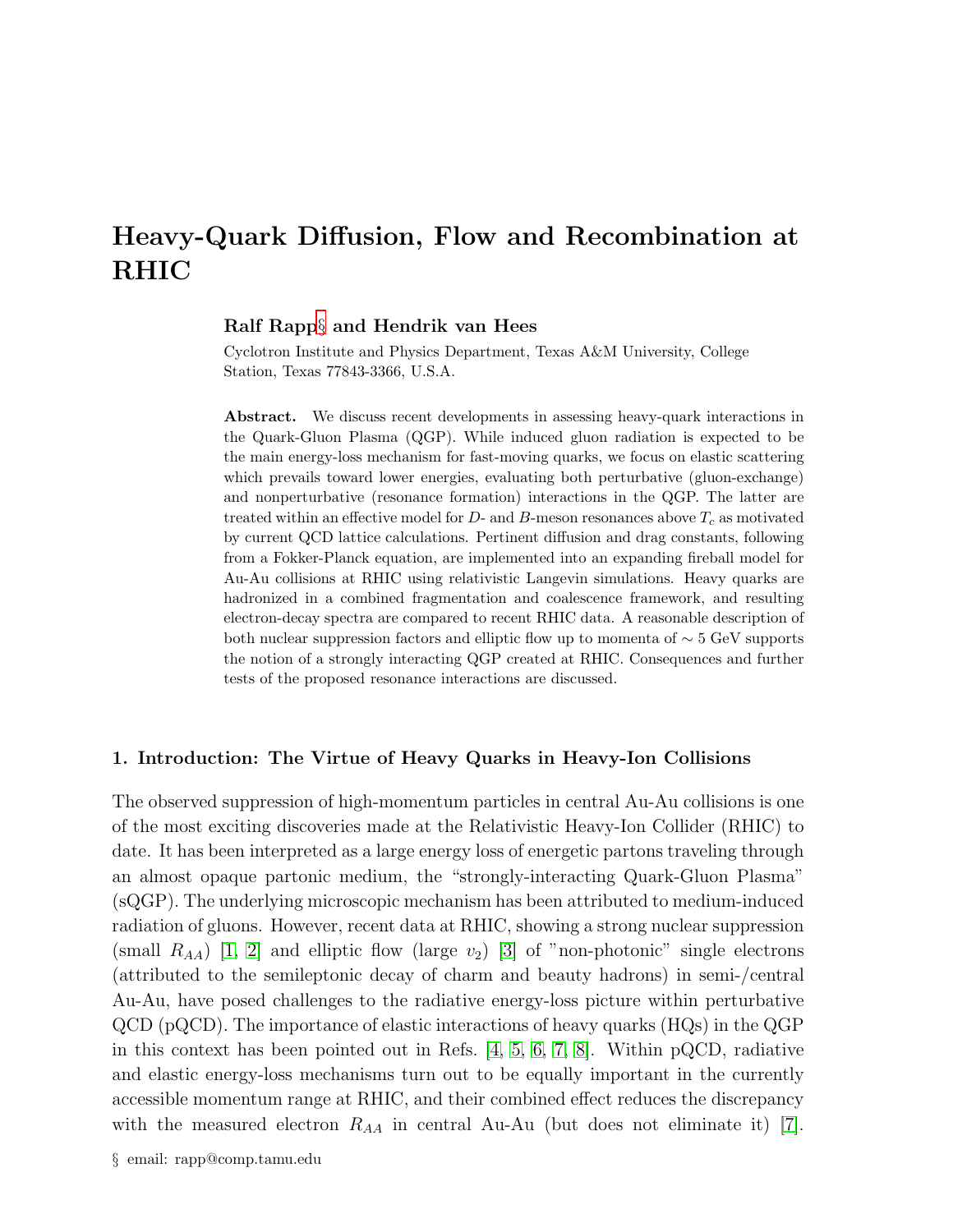However, even when using upscaled transport coefficients within pQCD energy-loss calculations [\[9\]](#page-7-8), the maximal single-electron  $(e^{\pm}) v_2$  is limited to 2-3% in semicentral Au-Au, while the experimental values reach up to  $10\%$  around  $p_T^e=2$  GeV [\[3\]](#page-7-2). Significantly larger theoretical  $v_2$  values can only be obtained if the quarks interact strongly enough to become part of the collectively expanding medium, implying that not only energyloss but also energy-gain processes (detailed balance) need to be accounted for. This has recently been studied employing Langevin simulations of HQs in an expanding QGP based on elastic reinteractions [\[4,](#page-7-3) [5,](#page-7-4) [6,](#page-7-5) [8\]](#page-7-7). Since at RHIC energies, secondary production of HQs is suppressed [\[10\]](#page-7-9), the latter are also valuable probes of the soft (collective) properties of the putative sQGP, and can provide tests of hadronization mechanisms, e.g., quark coalescence [\[11\]](#page-7-10). HQ-momentum distributions furthermore have important impact on secondary production (regeneration) of heavy quarkonium states [\[12,](#page-7-11) [13,](#page-7-12) [14\]](#page-7-13).

In the present paper, we report on our studies [\[4,](#page-7-3) [6\]](#page-7-5) of HQ properties in the sQGP and applications to RHIC, based on non-perturbative interactions. We will address pertinent uncertainties, open problems and consequences of our findings thus far.

### <span id="page-1-1"></span>2. Heavy-Flavor Baseline Spectra at RHIC

The interpretation of semileptonic  $e^{\pm}$ -spectra in A-A collisions requires a reliable estimate of baseline spectra in  $p-p$ , in particular their decomposition into contributions of charm and bottom decays (bottom quarks are much more inert to changes in their momentum spectra). Current pQCD predictions expect the transition from charm to bottom at around  $p_T^e \simeq 4$ -5GeV, albeit with significant uncertainty [\[15\]](#page-7-14). This rather early onset of a bottom component constitutes part of the difficulty in explaining the large suppression observed in the  $e^{\pm}$ -spectra in Au-Au collisions. In Refs. [\[6,](#page-7-5) [16\]](#page-7-15), we have adopted a model-independent procedure to determine  $e^{\pm}$  baseline spectra, by first reproducing available data on  $D$  and  $D^*$  spectra, evaluating their contribution to the  $e^{\pm}$  spectrum at low(er)  $p_T$ , and then adjusting the bottom contribution to fill the high-



<span id="page-1-0"></span>Figure 1. Left panel: D and  $D^*$  p<sub>T</sub>-spectra in  $\sqrt{s_{NN}}$ =200 GeV d-Au collisions [\[17\]](#page-7-16); right panel: composition of semileptonic electron-decay spectra based on the charm spectra in the left panel in  $p-p$  and d-Au at RHIC[\[18\]](#page-7-17).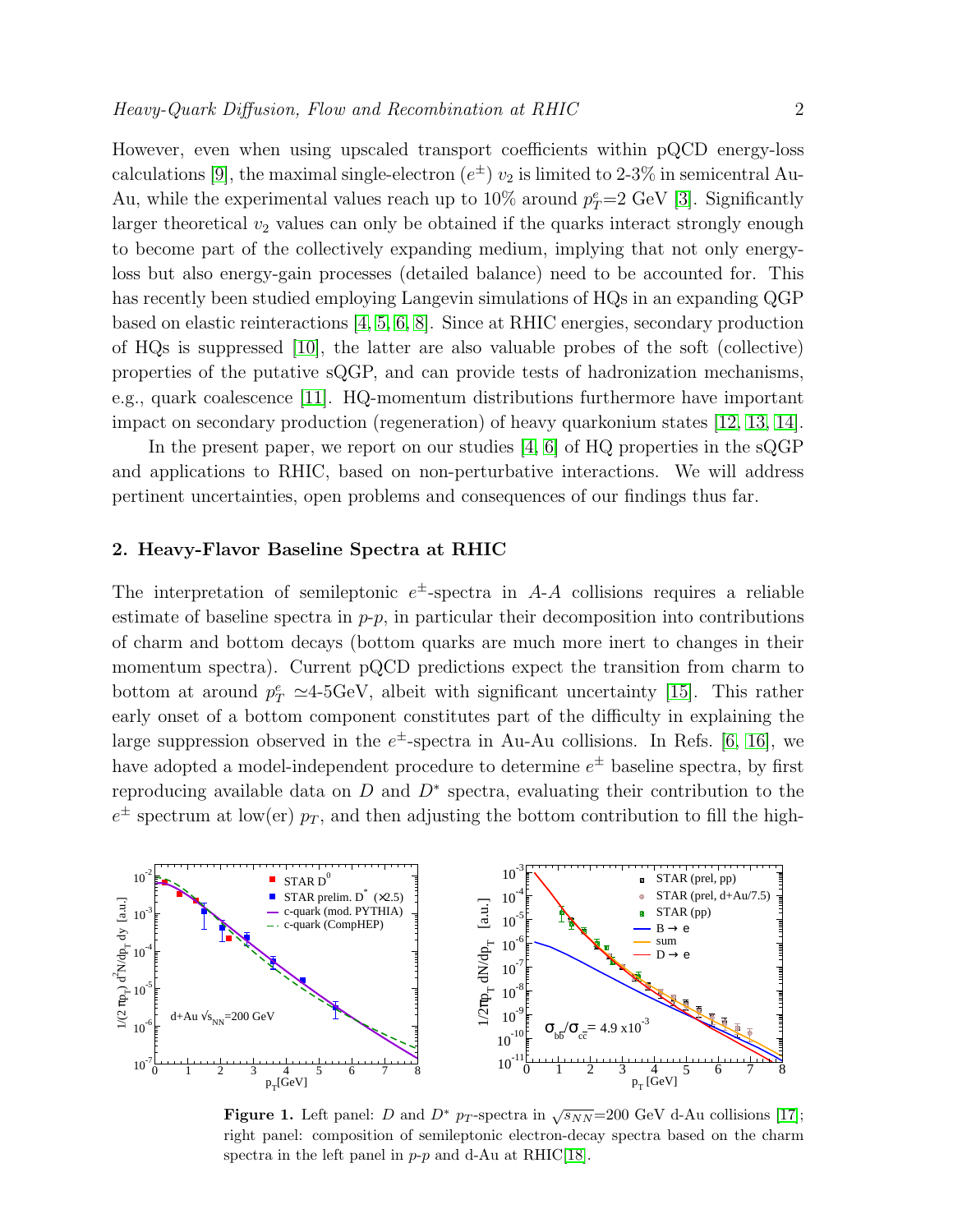

<span id="page-2-0"></span>**Figure 2.** Left panel: mesonic spectral functions in the  $q\bar{q}$  channel for "strange" quarks [\[21\]](#page-7-18); note the approximate degeneracy of the chiral multiplets. Right panel: total cross sections for a c quark scattering off partons within LO QCD (blue curves), and off antiquarks in the resonance model (red curves).

 $p_T$  part of the spectrum, cf. Fig. [1.](#page-1-0) Our result confirms the crossing of the c and b contributions at about  $p_T \simeq 5$  GeV.

#### <span id="page-2-2"></span>3. Elastic Heavy-Quark Scattering in the QGP

We evaluate (elastic) interactions of HQs in the QGP using Brownian motion of a heavy particle in a thermal background of light partons, as encoded in a Fokker-Planck equation [\[19,](#page-7-19) [20,](#page-7-20) [4,](#page-7-3) [5\]](#page-7-4),

$$
\frac{\partial f}{\partial t} = \gamma \frac{\partial (pf)}{\partial p} + D \frac{\partial^2 f}{\partial p^2} \,,\tag{1}
$$

for the HQ distribution function, f.  $\gamma = \tau_Q^{-1}$  and  $D_p$  are the corresponding drag and (momentum) diffusion constants which determine the approach to equilibrium and satisfy the Einstein relation,  $T = D_p/\gamma M_Q$ . They are typically calculated from elastic 2 $\leftrightarrow$ 2 scattering processes,  $p + Q \rightarrow p + Q$  ( $p=q, \bar{q}, g; Q=c, b$ ). In leadingorder (LO) pQCD these are dominated by t-channel gluon exchange (regulated by a Debye mass). E.g., at a temperature  $T=300$  MeV, and for a strong coupling constant  $\alpha_s=0.4$ , the thermal relaxation time for charm is  $\tau_c\simeq 15$  fm/c, well above expected QGP lifetimes of  $\tau_{QGP} \lesssim 5$  fm/c at RHIC. On the other hand, lattice QCD suggests that hadronic resonance (or bound) states in both  $Q-Q$  and  $q-\bar{q}$  channels might survive up to temperatures of  $\sim$ 2T<sub>c</sub> [\[21,](#page-7-18) [22\]](#page-7-21), cf. left panel of Fig. [2.](#page-2-0) In Ref. [\[4\]](#page-7-3) we therefore suggested that D- and B-meson resonances in the  $Q-\bar{q}$  channel could accelerate the thermal relaxation of HQs. Based on an effective Lagrangian for the  $\bar{q}$ -Q- $\Phi$  interaction  $(\Phi = D, B),$ 

$$
\mathcal{L} = Q \frac{1 + \psi}{2} \Phi \Gamma \bar{q} + \text{h.c}
$$
 (2)

<span id="page-2-1"></span>we evaluated elastic  $Q + \bar{q} \rightarrow Q + \bar{q}$  scattering amplitudes via  $\Phi$  exchange in s-, t and u-channel. Assuming the existence of one  $\Phi$  state (e.g., a pseudoscalar  $J^P=0^-$ ), and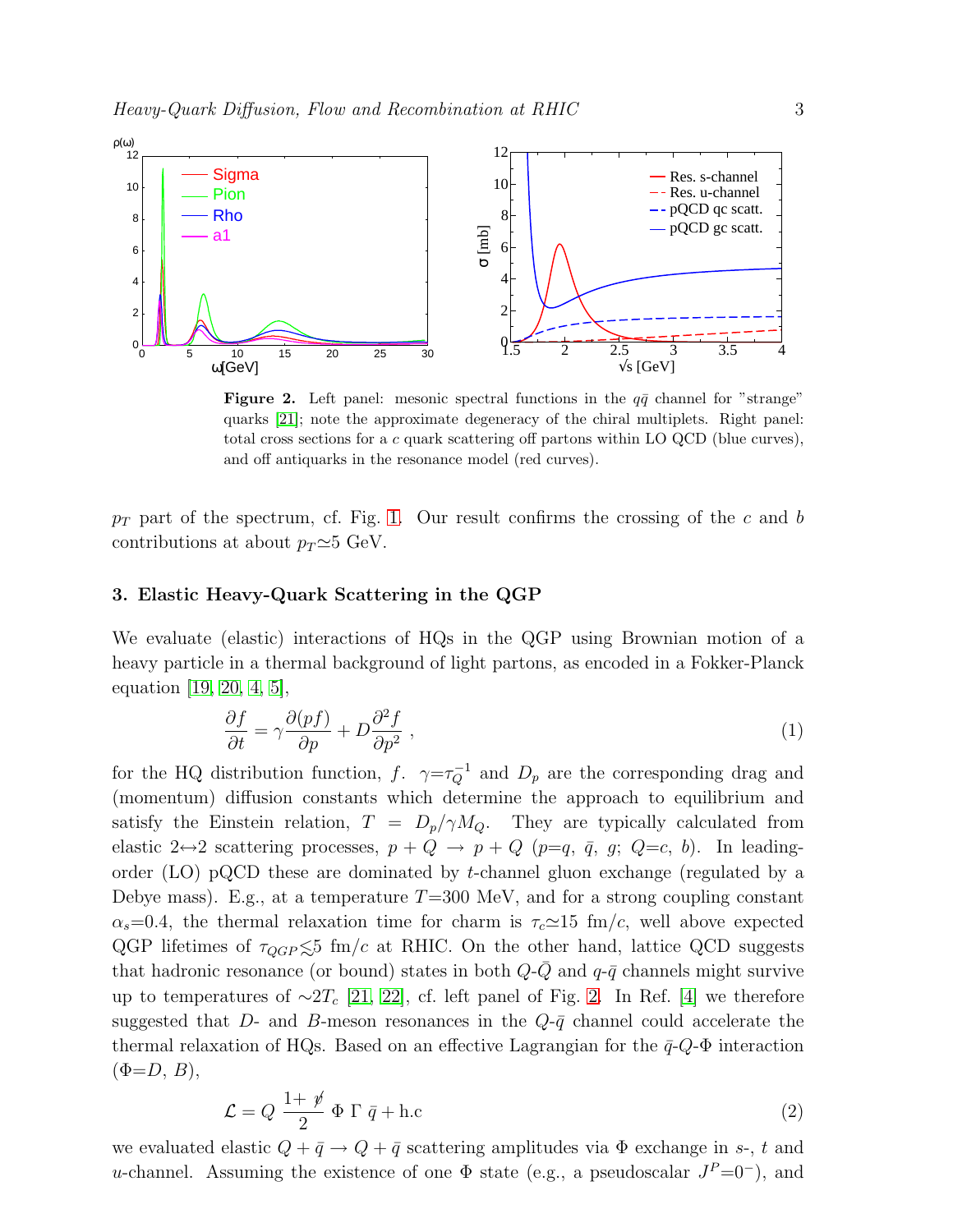

<span id="page-3-0"></span>Figure 3. Left panel: thermalization times of  $c$  quarks in a QGP using LO pQCD (upper band) and resonance interactions (lower band); right panel: c- and b-quark thermalization times for LO pQCD interactions ( $\alpha_s$ =0.4, upper green and blue curve) and when adding resonance interactions ( $\Gamma_{\Phi}$ =0.5 GeV, lower green and red curve).

a minimal degeneracy following from chiral and HQ symmetries (with Dirac matrices  $\Gamma=1, \gamma_5, \gamma^{\mu}, \gamma_5\gamma^{\mu}$  in Eq. [\(2\)](#page-2-1)), the  $\tau_Q$ 's are reduced by a factor ∼3 over pQCD scattering (cf. Fig. [3\)](#page-3-0), with moderate sensitivity to the unknown coupling at the effective  $c$ - $\bar{q}$ - $D$  $(b-\bar{q}-B)$  vertex. While the total cross sections for LO pQCD and resonance scattering are not very different in magnitude (right panel in Fig. [2\)](#page-2-0), the angular distributions are: forward-dominated pQCD scattering is much less efficient in isotropizing the momentum distributions compared to the isotropic resonance scattering, since the (angular-averaged) "transport cross section" carries a weight of  $1 - \cos \theta$  ( $\theta$ : scattering angle in the center of mass).



<span id="page-3-1"></span>**Figure 4.** HQ nuclear suppression factor (left panel) and elliptic flow (right panel) following from relativistic Langevin simulations for an expanding QGP in Au-Au at RHIC; red (green) lines:  $c(b)$  quarks using resonance+pQCD interactions; blue lines: c quarks with LO pQCD scattering only.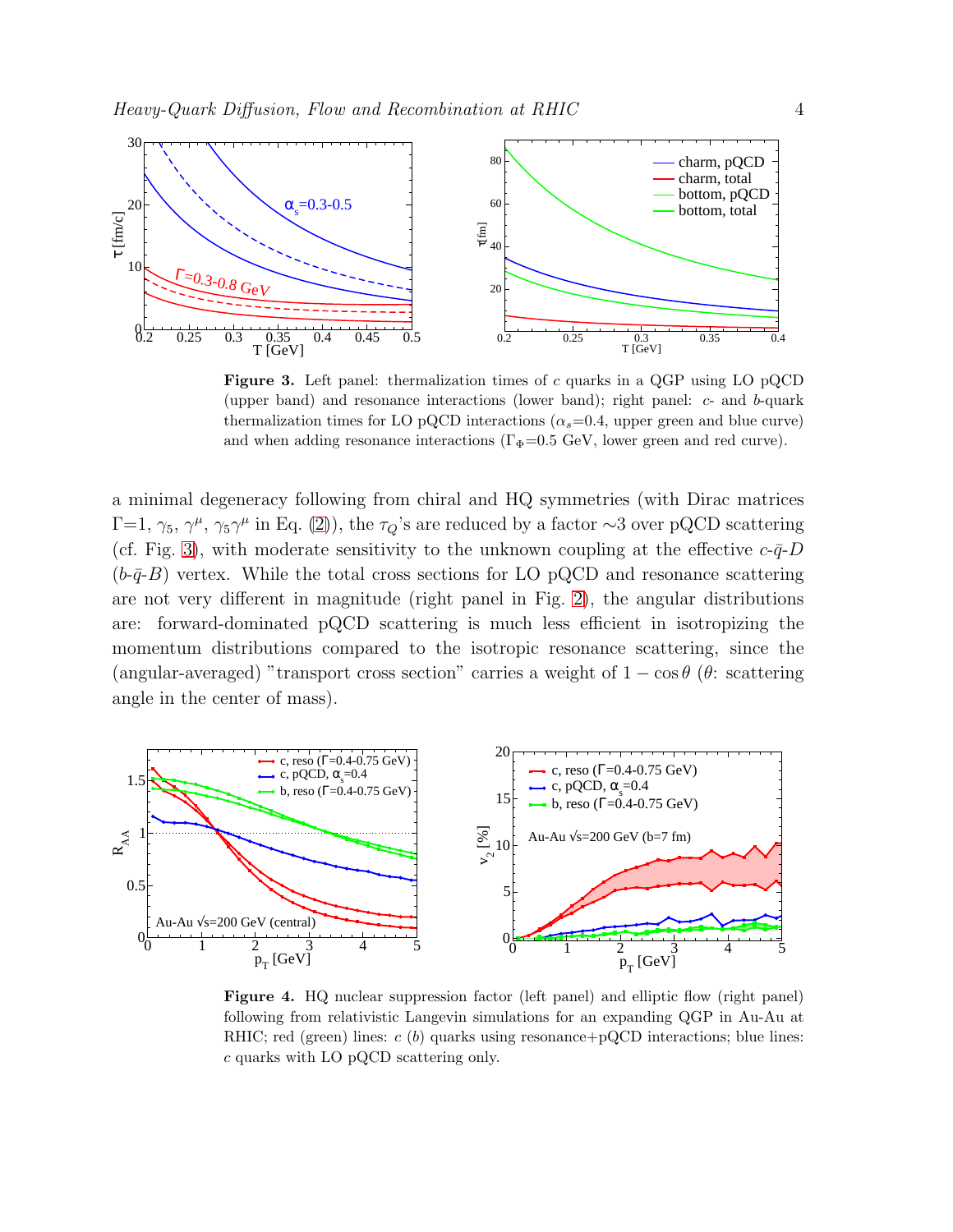

<span id="page-4-0"></span>Figure 5. Comparison of the c-quark  $R_{AA}$  and  $v_2$  following from Langevin simulations at RHIC when using effective  $\bar{q}$ -c-D vertices with renormalization (green curves) or monopole form factors with cutoff  $\Lambda=1$  GeV (red curves).

# 4. Heavy-Quark and Single-Electron Spectra at RHIC

Using the initial  $c$ - and  $b$ -quark spectra as discussed in Sec. [2,](#page-1-1) the diffusion and drag coefficients as evaluated in Sec. [3](#page-2-2) have been implemented into a relativistic Langevin simulation for an expanding QGP fireball at RHIC [\[6\]](#page-7-5). As expected, resonance interactions have a much larger effect on the nuclear suppression factor  $(R_{AA})$  and elliptic flow  $(v_2)$  of c quarks in semi-/central Au-Au collisions than pQCD interactions (cf. Fig. [4\)](#page-3-1), while b quarks are less affected. The leveling-off of the c-quark elliptic flow characterizes the transition from a quasi-thermal to a kinetic regime.

Fig. [5](#page-4-0) illustrates the sensitivity of the Langevin results to the regularization procedure applied to the  $Q-\bar{q}$  loops [\[4\]](#page-7-3): at quark momenta above 3 GeV a renormalized interaction (point-like vertices) leads to somewhat stronger effects compared to finitesize vertices (form factor with cutoff  $\Lambda = 1$  GeV and identical resonance widths).

To compare to  $e^{\pm}$  observables, the HQs have been hadronized and decayed semileptonically [\[11,](#page-7-10) [6\]](#page-7-5). If the hadronization is performed by using  $\delta$ -function fragmentation only, the resulting  $e^{\pm}$   $R_{AA}$  and  $v_2$  do not describe the data very well, cf. Fig. [6.](#page-5-0) The situation improves when allowing for coalescence of the HQs with light quarks [\[11,](#page-7-10) [6\]](#page-7-5) at  $T_c$  which preferentially occurs at lower momenta (the remaining HQs are again  $\delta$ -function fragmented). Consequently, we find an increase in *both*  $R_{AA}$  and  $v_2$ mostly for momenta up to  $p_T \simeq 4-5$  GeV, leading to fair agreement with experiment, cf. Fig[.7.](#page-5-1) At higher  $p<sub>T</sub>$ , contributions from radiative energy-loss (which have been neglected here) are expected to become important. Note that at high  $p_T$  the data for  $R_{AA}$  stay small, while the  $v_2$  tends to (much) reduced values, which is suggestive for substantial energy loss with small collectivity. Such a feature is indeed consistent with perturbative energy-loss mechanisms. We also recall that the Langevin results in Figs. [6](#page-5-0) and [7](#page-5-1) presumably overestimate the suppression and  $v_2$  at high  $p_T$  somewhat, due to the assumptions of (i) point-like vertices (cf. Fig. [5\)](#page-4-0), and (ii) a thermal background medium even at high  $p_T$  (while from light hadron spectra of RHIC one infers that full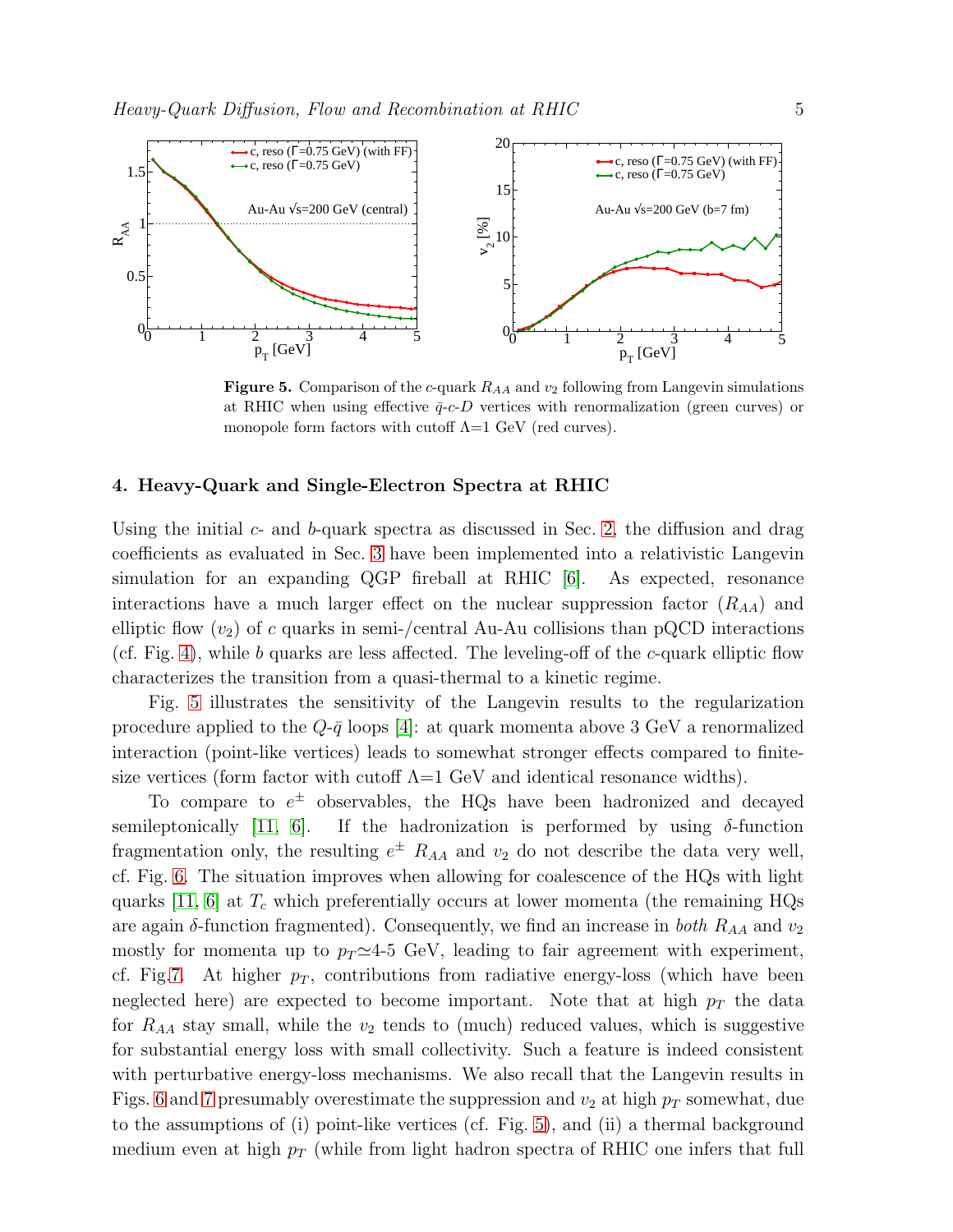

<span id="page-5-0"></span>Figure 6. Nuclear suppression factor (left panel) and elliptic flow (right panel) for non-photonic single-electron spectra in semi-/central Au-Au collisions at RHIC. Data [\[1,](#page-7-0) [2,](#page-7-1) [3\]](#page-7-2) are compared to theory predictions [\[6\]](#page-7-5) using Langevin simulations with elastic c- and b-quark interactions in an expanding QGP fireball and  $\delta$ -fragmentation at  $T_c$ ; red band: LO pQCD + resonance interactions (with  $\Gamma_{\Phi}$ =0.4-0.75 GeV), blue line: LO-pQCD only, purple line:  $c$  quarks only for LO pQCD and resonances.



<span id="page-5-1"></span>Figure 7. Same as Fig. [6](#page-5-0) but including heavy-light quark-coalescence at hadronization.

thermalization for light partons reaches to about  $p_T \simeq 1$  GeV).

#### 5. Discussion and Further Tests

The small  $R_{AA}$  and the large  $v_2$  in the  $e^{\pm}$  data require strong interactions of heavy quarks in the QGP, (well) beyond radiative energy-loss. While elastic pQCD scattering reduces the discrepancy in the  $R_{AA}$ , a sufficient collectivity to explain the  $v_2$  can only be obtained for (unrealistically!?) large coupling constants [\[5\]](#page-7-4). Resonance scattering is a promising candidate for a microscopic explanation of the apparently large diffusion constant (for an estimate of energy loss due to  $3 \leftrightarrow 3$  scattering, cf. Ref. [\[23\]](#page-7-22)).

An important feature that distinguishes resonance contributions from pQCD relates to the chemical composition of the QGP. While the resonances as implemented here require the presence of anti-/quarks (here we have assumed QGP in chemical equilibrium for 2+1 flavors, amounting to  $\sim$ 25 anti-/quark and 16 gluon degrees of freedom),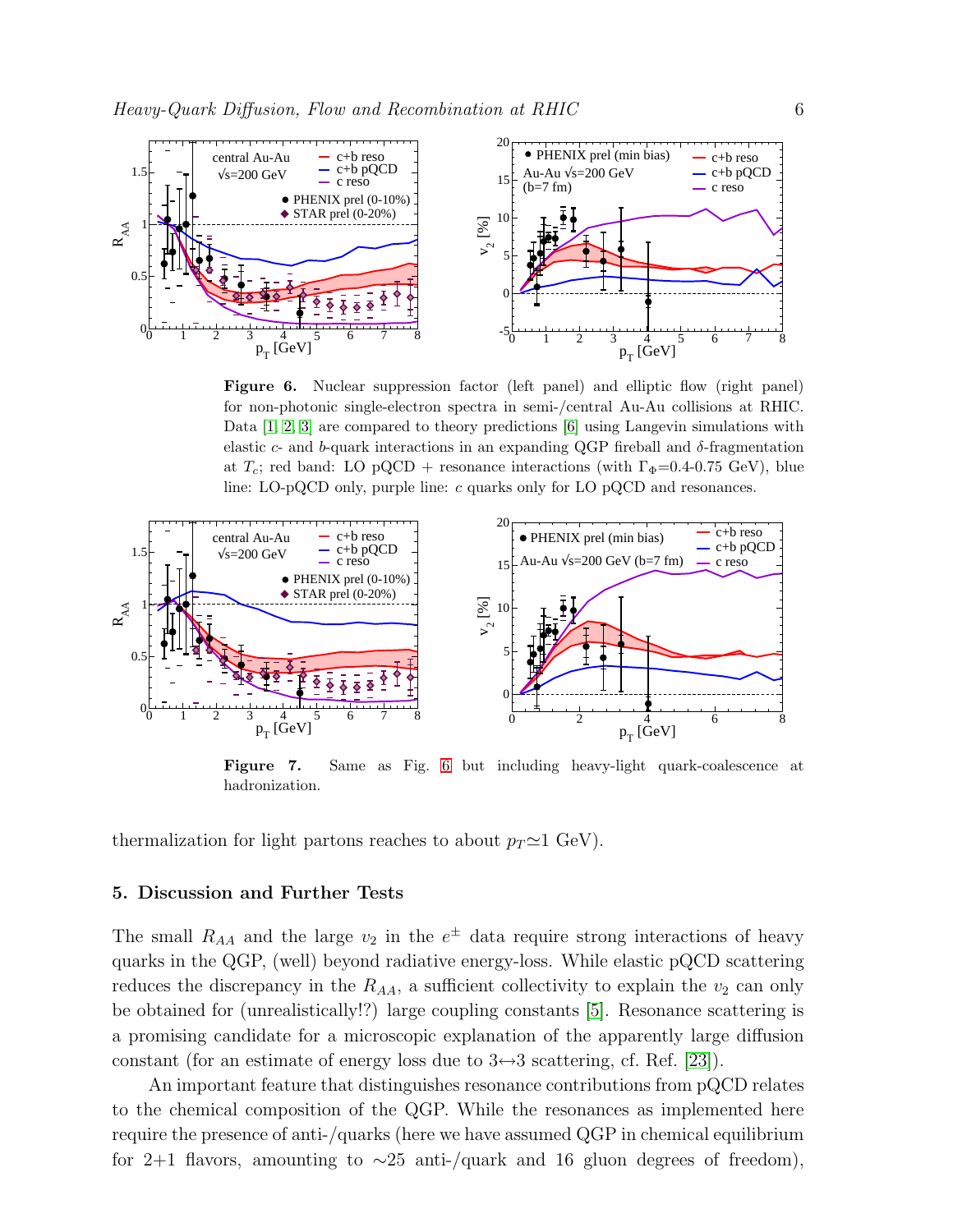pQCD approaches typically assume a gluon plasma by saturating the bound on the produced entropy in central Au-Au at RHIC with  $dN_q/dy=1000$ ; this maximizes the color charge and thus the interaction strength in both radiative (gluon emission) and elastic (gluon exchange) channels. Thus, if RHIC indeed produces a gluon plasma, resonance scattering could be severely suppressed (much less is known about the presence of colored composites [\[24\]](#page-7-23)). However, if quark-pair production occurs early in the collision resulting in an approximately chemically equilibrated QGP [\[25\]](#page-7-24), more than half of the partons are anti-/quarks and the pQCD transport coefficient is appreciably reduced, increasing the importance of non-perturbative effects.

While the existence of resonances needs to be scrutinized theoretically (e.g., by lQCD calculations of heavy-light correlators, or effective models based on lQCD potentials [\[24,](#page-7-23) [26\]](#page-7-25)), one should also search for experimental means of discrimination. The relative quark content of the colliding nuclear system can be increased by lowering the center-of-mass energy, while antiquarks (and possibly gluons) become suppressed. Thus, one would expect stronger rescattering of  $\bar{c}$  quarks compared to c quarks, resulting in larger  $v_2$  and smaller  $R_{AA}$  for  $D^-$  and  $\overline{D}^0$  relative to  $D^+$  and  $D^0$ -mesons. Whether such an effect is detectable at lower RHIC energies, or whether one has to await the (higher luminosities at the fixed-target) Compressed Baryonic Matter (CBM) experiment at the future GSI facility, needs to be checked in quantitative studies. We also note that diquark-like c-q interactions could diminish the differences between D and  $\overline{D}$  mesons (or even charm-exchange reactions in the hadronic phase [\[27\]](#page-7-26)).

Finally, it is important to keep in mind the consistency of open and hidden charm. As has been emphasized by several authors [\[28,](#page-7-27) [12,](#page-7-11) [13,](#page-7-12) [14\]](#page-7-13), secondary production (regeneration) of charmonia is much facilitated by a softening (thermalization) of the  $c$ - and  $\bar{c}$ -quark momentum distributions (for bottom/onia, this interplay appears to be less pronounced, even at the LHC [\[29\]](#page-7-28)).

# 6. Conclusions

Heavy-quark probes at RHIC have posed new challenges to the theoretical understanding of parton-energy loss at high momenta and (the approach to) equilibration at moderate and low momenta. Currently, the severeness of this problem hinges on the interpretation of (semileptonic-decay) electron spectra, and in particular their relative decomposition into charm- and bottom-decay contributions (obviously, explicit D-meson measurements would remove this ambiguity). If their crossing in baseline  $p-p$  spectra occurs around  $p_T \simeq 5$  GeV, the combination of radiative and elastic pQCD interactions of heavy quarks is apparently too weak to generate a suppression and collectivity consistent with the observed spectra in semi-/central Au-Au collisions. We have presented a scenario based on resonance exchange to introduce nonperturbative elastic interactions of heavy quarks in the sQGP at moderate temperatures (relevant for RHIC). When treated within a Brownian motion scheme for an expanding QGP fireball, a fair description of the single $e^{\pm}$  spectra up to  $p_T \simeq 4.5~{\rm GeV}$  emerges (especially if hadronization is supplemented with